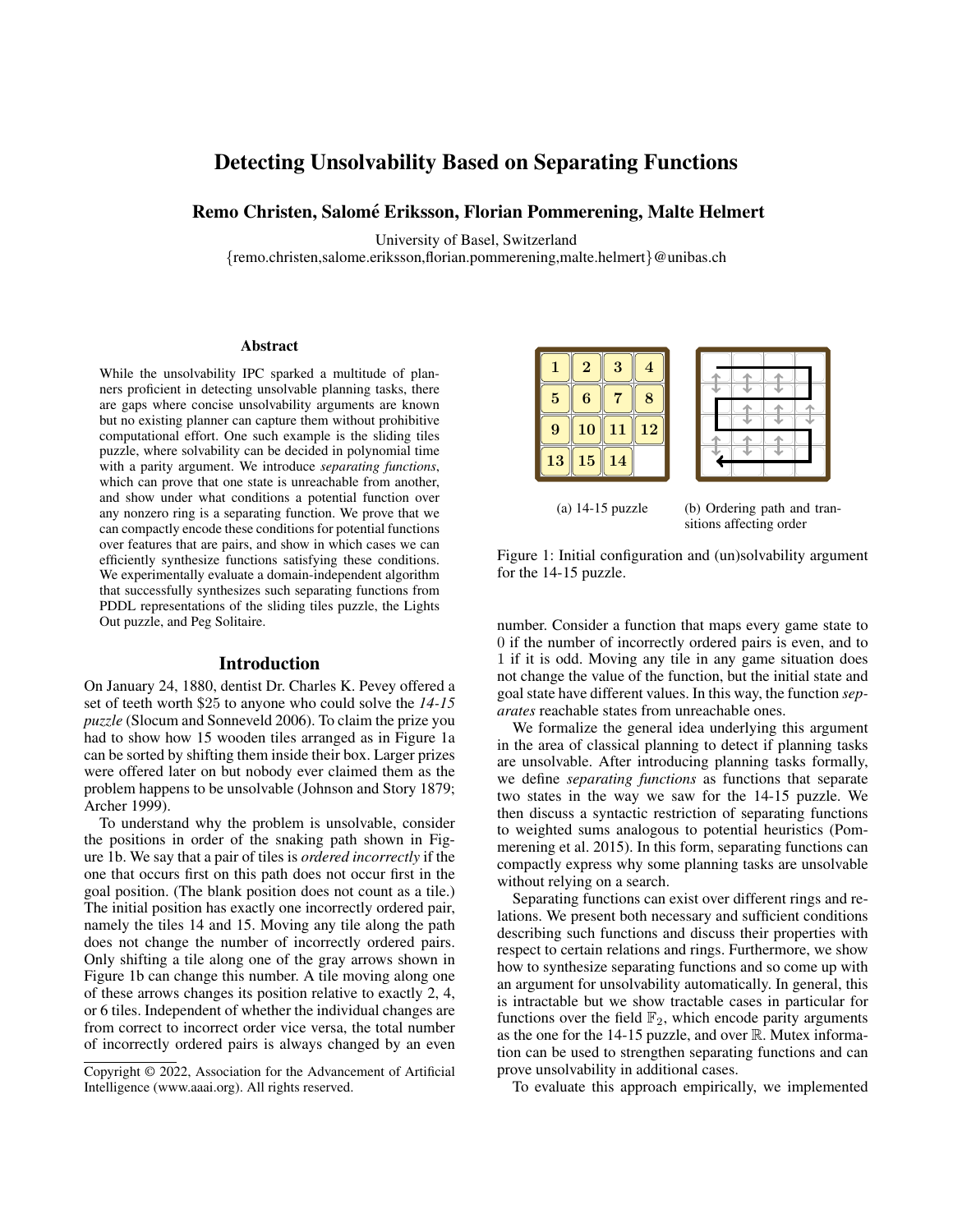the synthesis of separating functions, specifically for parity arguments (i.e, over  $\mathbb{F}_2$ ). While there are only few domains where this proves unsolvability, we argue that these domains rely on parity arguments that are hard to capture efficiently by other techniques.

Finally, we compare separating functions to related notions such as traps (Lipovetzky, Muise, and Geffner 2016), inductive sets (Eriksson, Röger, and Helmert 2017), deadend formulas (e. g. Junghanns and Schaeffer 1998), and invariants (e. g. Blum and Furst 1997).

### Background

We define *planning tasks*  $\Pi$  according to the SAS<sup>+</sup> formalism (Bäckström and Nebel 1995), where  $\Pi = \langle V, O, s_0, s_* \rangle$ , and require them to be in *transition normal form* (TNF; Pommerening and Helmert 2015)<sup>1</sup>.

The set  $V$  contains variables  $V$  that can be assigned to values within their finite domain  $dom(V)$ . An *atom* is a tuple  $\langle V, d \rangle$  where V is a variable and  $d \in dom(V)$  is its assigned value. We refer to the variable mentioned in atom  $a$  by  $var(a)$ . A *partial state* is an assignment of a subset of variables in  $V$  to a value in their respective domain. Given a partial state s, we refer to the set of variables assigned by s as  $vars(s)$  and to the value d that s assigns to variable V by  $s[V] = d$ . When convenient we treat partial state s as a set of atoms  $\{ \langle V, d \rangle | V \in vars(s), s[V] = d \}.$  A *state* is a partial state s with  $vars(s) = V$ .

The set O contains *operators*  $o = \langle pre(o), eff(o) \rangle$  where the partial states  $pre(o)$  and  $eff(o)$  denote the preconditions and effects of o respectively. In TNF, we must have that  $vars(pre(o)) = vars(eff(o))$  for all  $o \in \mathcal{O}$  and denote this variable set by vars(o). An operator o is *applicable* in state s iff  $pre(o)$  is consistent with s, i.e.  $pre(o) \subseteq s$ . Applying *o* in *s* yields the transition  $s \stackrel{o}{\rightarrow} s'$ , where state s' firstly inherits all atoms in  $eff(o)$ , and secondly all atoms a from s where  $var(a) \notin vars(eff(o))$ . We write  $s' = s[[o]]$ . A state  $s'$  is called *reachable* from state s iff there exists a sequence s' is called *reachable* from state s iff there exists a sequence of operators such that their successive application starting in  $s$  yields  $s'$ .

Lastly,  $s_0$  and  $s_*$  refer to the initial and goal state. (In TNF, the goal is always a fully specified state.) Task  $\Pi$  is *solvable* if  $s_*$  is reachable from  $s_0$  and *unsolvable* otherwise.

In order to emphasize the generality of the presented concepts, we discuss them in terms of the least restrictive algebraic structures possible. The most basic structure we consider is the *ring*, a set of elements over which associative, commutative addition as well as associative, distributive multiplication is defined. For addition, the identity element 0 and the inverse of every element in the ring exists. We only consinder *nonzero* rings, where the multiplicative identity element  $1 \neq 0$  is defined. Furthermore, we consider a special case of rings called *fields*, in which multiplication is commutative and multiplicative inverses are defined. Given prime number  $p$ , we denote the finite field containing  $p$  elements by  $\mathbb{F}_n$ .

### Separating Functions

The core mechanic of our approach can be understood as defining a property that holds in all states reachable from a state  $s_{\alpha}$ . If this property does not hold in a state  $s_{\alpha}$  we know that  $s_{\omega}$  is not reachable from  $s_{\alpha}$ . In particular, we define this property based on a relation  $\bowtie$  over a set X and a function  $\varphi$  that maps states to values in X.

Definition 1 (separating function). *Let* Π *be planning task with states*  $S$ *. Further, let*  $X$  *be a set and*  $\bowtie$  *a binary relation over X*. A function  $\varphi$  :  $S \to X$  separates *two states*  $s_{\alpha}, s_{\omega} \in$ S *if it satisfies*

$$
\varphi(s_{\alpha}) \not\bowtie \varphi(s_{\omega}) \tag{1}
$$

$$
\varphi(s_\alpha) \bowtie \varphi(s)
$$
 for all states s reachable from  $s_\alpha$ . (2)

*We call*  $\varphi$  *a* separating function *for*  $s_{\alpha}$  *and*  $s_{\omega}$  *with*  $\bowtie$  *over X. We omit*  $s_{\alpha}, s_{\omega}, \bowtie$ *, and X if they are clear from context.* 

In the 14-15 puzzle, the function  $\varphi_{\#}$  that maps every state to the number of incorrectly ordered pairs is a separating function over  $\mathbb Z$  for the initial state shown in Figure 1a and the goal state with the relation  $\{(x, y) | x \equiv y \pmod{2}\}.$ The function  $\varphi_{\text{par}}$  that maps states s to the parity of  $\varphi_{\#}(s)$  is a separating function over  $\{0, 1\}$  with the equality relation. We can also see  $\varphi_{\text{par}} = 1$  as an invariant, i.e. a property that holds in all states reachable from the initial state.

If  $s_\alpha$  and  $s_\omega$  are separated by a function then  $s_\omega$  cannot be reachable from  $s_{\alpha}$ . In particular, if a separating function for the initial and goal state of a task exists, the task is unsolvable. We can also show that separating functions are powerful enough to capture unsolvability on all tasks:

**Theorem 1.** Let  $\Pi$  be a planning task with initial state  $s_0$ *and goal state*  $s_*$ *, and let* X *be a set with*  $|X| \geq 2$ *. Then*  $\Pi$ *is unsolvable if and only if there exists a separating function for*  $s_0$  *and*  $s_*$  *over*  $X$ *.* 

*Proof.* If  $\Pi$  is solvable, then  $s_*$  is reachable from  $s_0$ , so if  $\varphi$  were a separating function then we would get  $\varphi(s_0) \bowtie$  $\varphi(s_*)$  from (2) but  $\varphi(s_0) \not\bowtie \varphi(s_*)$  from (1).

If  $\Pi$  is unsolvable, consider two distinct elements a and b from X and define  $\varphi(s) = a$  if s is reachable from  $s_{\alpha}$  and  $\varphi(s) = b$  otherwise. Then  $\varphi$  is a separating function with the equality relation: since  $\Pi$  is unsolvable,  $s_*$  is not reachable from  $s_0$ , so  $\varphi(s_0) = a \not\bowtie b = \varphi(s_*)$  and for all states s reachable from  $s_0$ , we have  $\varphi(s_0) = a \bowtie a = \varphi(s)$ .  $\Box$ 

Synthesizing such separating functions is in general intractable due to the global condition in equation (2), since deciding whether s is reachable from  $s_{\alpha}$  is as difficult as deciding solvability in the first place. We thus consider sufficient conditions for functions to be separating functions.

Theorem 2. *Given a planning task* Π *with states* S*, a set* X*, and a reflexive transitive binary relation*  $\bowtie$  *over* X, *every function*  $\varphi : \mathcal{S} \to X$  *with*  $\varphi(s_\alpha) \not\approx \varphi(s_\omega)$  *and either* 

$$
\varphi(s) \bowtie \varphi(s')
$$
 for all transitions  $s \to s'$   
reachable from  $s_{\alpha}$ , (3)

*or*

$$
\varphi(s) \bowtie \varphi(s') \qquad \text{for all transitions } s \to s' \quad (3')
$$

*is a separating function for*  $s_{\alpha}$  *and*  $s_{\omega}$  *with*  $\bowtie$  *over* X.

<sup>&</sup>lt;sup>1</sup>This does not incur a loss in generality; any planning task can be transformed into TNF in linear time.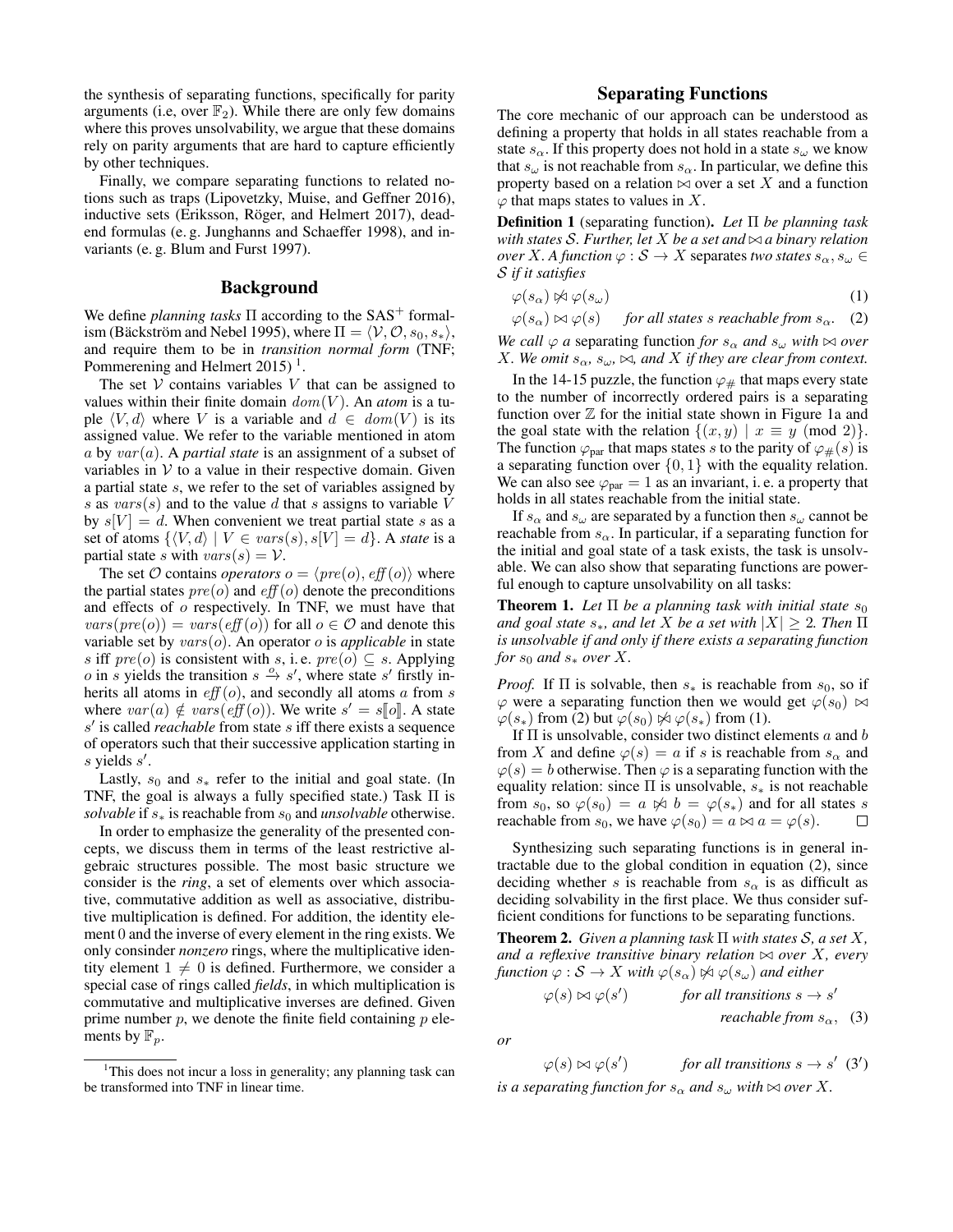*Proof.* It is sufficient to show that (3) implies (2) because we require  $(1)$  explicitly and  $(3')$  implies  $(3)$ . For any state s reachable from  $s_{\alpha}$ , we know that (3) holds along all transitions of a path from  $s_{\alpha}$  to s. Because  $\bowtie$  is reflexive and transitive, we can use induction along this path to show  $\varphi(s_\alpha) \bowtie \varphi(s)$ . П

Note that the argument for the 14-15 puzzle that we made in the introduction used the reasoning in equation  $(3')$ : we argued that shifting any tile to a neighboring position would not affect the parity of incorrectly ordered pairs. This argument was independent of the position of the remaining tiles, i.e., it applied to all transitions  $s \to s'$ , even those where s is not reachable from  $s_0$ .

The local property in equation  $(3')$  no longer argues about reachability but it still poses one condition for every transition in the state space. The number of such transitions can be exponential in the size of the task. In order to synthesize separating functions, we will thus consider cases where these constraints can be represented compactly.

#### Separating Potential Functions

Potential functions (Pommerening et al. 2015) are a general tool to express functions over states. They depend on a notion of *features*, which are conjunctions of atoms. A feature  $f = a_1 \wedge \cdots \wedge a_n$  is *true* in state s, formally  $s \models f$ , iff  $a_i \in s$  for all atoms  $1 \leq i \leq n$ . The *dimension* of f is given by the number of its conjuncts. The dimension of a potential function is its largest feature dimension. A *weight function*  $w$  maps features  $\mathcal F$  to values, and the potential function then adds the weights of all true features. Using Iverson brackets (Knuth 1992) for indicator functions, we can define the potential function as

$$
\varphi(s) = \sum_{f \in \mathcal{F}} w(f)[s \models f].
$$

So far, potential functions have used values from  $\mathbb R$  (e.g., Pommerening et al. 2015) or  $\mathbb Z$  (e. g., Seipp et al. 2016a), but we adopt a more general view here. Potential functions only use addition and multiplication of the form  $a \cdot b$  where a is a value of  $w$  and  $b$  is a boolean expression. As such, potential functions can be evaluated over any ring and we consider weight functions  $w : \mathcal{F} \to R$  for arbitrary (nonzero) rings R. The definition of potential functions remains the same, but addition, multiplication, and the values 0 and 1 returned by the indicator function are interpreted as the respective operations and neutral elements of R.

As an example for a potential function over a ring other than  $\mathbb R$  or  $\mathbb Z$ , consider the 14-15 puzzle again. We can introduce a feature for each pair of tiles that is true if those tiles are incorrectly ordered. With the weight function  $w_{14-15}$ :  $\mathcal{F} \to \mathbb{Z}/2\mathbb{Z}$  that maps all features to 1, the potential function computes the parity of incorrectly ordered pairs. A computation over the quotient ring  $\mathbb{Z}/2\mathbb{Z}$ , and in particular the isomorphic field F2, generally makes a *parity argument* and we will consider this special case in more detail later.

Potential functions over sufficiently high-dimensional features can represent any mapping from states to values and therefore do not incur inherent restrictions compared to general functions. In other words, for all nonzero rings  $R$  the statement of Theorem 1 also holds when only considering potential functions of arbitrary dimension over R, instead of general functions. Given a ring and an unsolvable task, we can thus always find a set of features and a weight function over the ring to certify that the task is unsolvable. This may however require an exponential number of features and synthesizing the potential function is PSPACE-hard in general, as it decides the plan existence problem. We therefore consider computationally tractable cases, focusing on lowerdimensional potential functions and cases where weights of separating potential functions can be synthesized efficiently.

Our goal is to develop a system of linear constraints of the form  $\sum_i a_i x_i \bowtie b$  or  $\sum_i a_i x_i \Join b$  where the solutions correspond to weight functions of separating potential functions. We make one further restriction to the relation used in the argument that allows us to reformulate conditions  $(3')$ and (1). We say the relation is *translation-invariant* if

$$
x \bowtie y
$$
 implies  $(x + z) \bowtie (y + z)$  for all  $x, y, z \in R$ .

Note that this also implies that  $\frac{1}{\sqrt{2}}$  is translation-invariant, otherwise there would exist  $x, y, z \in R$  such that  $x \not\approx y$  and  $(x + z) \bowtie (y + z)$ . But since  $\bowtie$  is translation-invariant, this implies  $((x + z) - z) \bowtie ((y + z) - z)$  which contradicts  $x \not\bowtie y$ .

Since  $\Join$  and  $\Join$  are translation-invariant, we can rewrite conditions (3') and (1) so that all occurrences of  $\varphi$  are on the left-hand side, by adding the additive inverse of the righthand side. Plugging in the definition of a potential function and rearranging the terms (using associativity, distributivity and additive commutativity), brings the condition into the desired form. We summarize this in the following theorem.

**Theorem 3.** Let R be a nonzero ring and  $\bowtie$  a reflexive, *transitive, and translation-invariant relation on* R*. Let* F *be a set of features for a planning task* Π*. If there exists a weight* function  $w: \mathcal{F} \rightarrow R$  that satisfies

$$
\sum_{f \in \mathcal{F}} w(f)([s_{\alpha} \models f] - [s_{\omega} \models f]) \not\approx 0 \tag{4}
$$
  

$$
\sum_{f \in \mathcal{F}} w(f)([s \models f] - [s' \models f]) \approx 0
$$
  
for all transitions  $s \rightarrow s'$ , (5)

*then the potential function for*  $\mathcal F$  *and*  $w$  *separates*  $s_\alpha$  *and*  $s_\omega$ *.* 

To make the method tractable, we need a polynomial method of solving such a system of constraints for the specific ring R and relation  $\bowtie$ , and the number of constraints and decision variables has to be polynomial in the size of the task. We will first show that for one-dimensional features there is a compact set of constraints that is equivalent to conditions  $(4)$ – $(5)$ . For two-dimensional features we can in general only derive a compact set of constraints which implies these conditions. However, for the special cases of the relation  $=$  on any nonzero ring and the relations  $\leq$  on ordered rings, we can show that our compact representation completely classifies potential separating function for these features, i.e., that the reverse implication holds as well. Lastly, we will present efficient solution techniques for different combinations of  $\bowtie$  and R.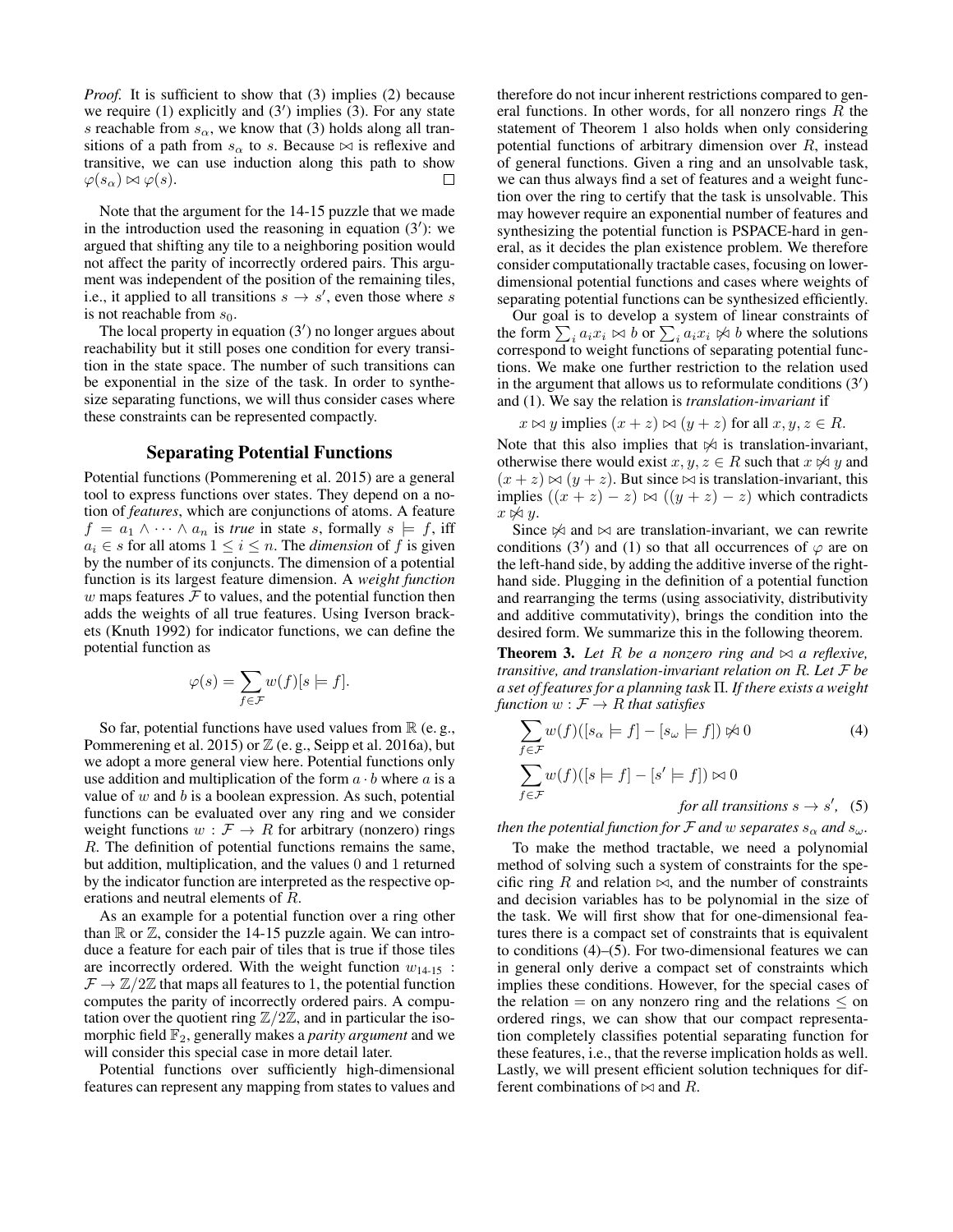# One-Dimensional Features

The key to attaining a compact system of equations is to express condition (5) in terms of operators instead of transitions. Considering operator o, we ultimately want to find an expression for the change in value of features  $f \in \mathcal{F}$ across transitions  $s \xrightarrow{\alpha} s'$ , formally  $([s \models f] - [s[\![o]\!] \models f])$ ,<br>independent of state s. For tasks in TNE and the feature independent of state s. For tasks in TNF and the feature set containing all one-dimensional features, Pommerening et al. (2015) observe that this change is fully defined by  $o$ . To see this, consider an arbitrary operator  $o$  and atom  $a = \langle V, d \rangle$ . If  $V \notin vars(o)$ , then o does not change a and thus the truth of a does not change between s and  $s\llbracket o \rrbracket$ . Otherwise, we know that V appears both in the precondition and effect of o. Since we have  $pre(o) \subseteq s$  and  $eff(o) \subseteq s[[o]]$ , we can thus directly infer whether  $s \models f$  and  $s \llbracket o \rrbracket \models f$  holds.

Theorem 4. *If* F *is the set of all one-dimensional features, then constraints* (4)*–*(5) *over a nonzero ring* R *and a reflexive, transitive, and translation-invariant relation*  $\bowtie$  *are equivalent to the following constraints over the decision variables* w(f)*:*

$$
\sum_{f \in \mathcal{F}} w(f)([s_{\alpha} \models f] - [s_{\omega} \models f]) \not\approx 0 \tag{6}
$$

$$
\sum_{f \in pre(o) \cup eff(o)} w(f)([pre(o) \models f] - [eff(o) \models f]) \bowtie 0
$$

$$
for all operators o \in \mathcal{O}. \tag{7}
$$

*Proof.* Since conditions (4) and (6) are identical, we only need to show that conditions (5) and (7) are equivalent for any transition  $s \stackrel{o}{\rightarrow} s'$ , which we do in two steps:

$$
\sum_{f \in \mathcal{F}} w(f)([s \models f] - [s' \models f])
$$
\n
$$
\stackrel{\text{(1)}}{=} \sum_{f \in \{ \langle V, d \rangle | V \in vars(o) \}} w(f)([s \models f] - [s' \models f])
$$
\n
$$
\stackrel{\text{(2)}}{=} \sum_{f \in pre(o) \cup eff(o)} w(f)([pre(o) \models f] - [eff(o) \models f]).
$$

Step (1) is justified by the fact that for all  $f \in \{ \langle V, d \rangle | \}$  $V \notin vars(o)$ } we have  $s' \models f$  iff  $s \models f$ , which means  $w(f)([s \models f] - [s' \models f]) = 0$  and can thus be omitted from the sum.

For step (2) we similarly first observe that, if  $f \notin pre(o)$ and  $f \notin \text{eff}(o)$ , then  $s' \models f$  iff  $s \models f$  and thus all  $f \notin$  $pre(o) \cup eff(o)$  can be omitted in the sum. What is left to show is that we can replace  $s = f$  with  $pre(o) \models f$  and  $s' \models f$  with  $\text{eff}(o) \models f$ . If  $f \in \text{pre}(o)$  then we obviously have  $s \models f$  iff  $pre(o) \models f$ , and due to the task being in TNF we also know that  $\langle V, d' \rangle \in eff(o)$ , from which follows that  $s' \models f$  iff  $eff(o) \models f$ . The argument for  $f \in eff(o)$  is analogous.

Since the equation holds, we know that for every condition (5) for  $s \stackrel{\rightarrow}{\rightarrow} s'$  there is a corresponding condition (7) for  $o$ , and in the other direction every condition (7) for  $o$  is covered by at least one condition (5) for  $s \stackrel{o}{\rightarrow} s'$ .  $\Box$ 

# Two-Dimensional Features

For two-dimensional potential heuristics, Pommerening, Helmert, and Bonet (2017) show a way to represent admissibility constraints closely resembling constraints (4)–(5) as a compact system of inequalities. We adapt their result to separating function constraints and show that it generalizes to both potential functions over rings and more general relations.

Unlike the one-dimensional case, the change in value of two-dimensional features  $f \in \mathcal{F}$  across transitions  $s \stackrel{o}{\rightarrow} s'$  is not obviously independent of state s anymore. We thus partition the set of features  $F$  into three subsets based on their overlap with  $\phi$ : *irrelevant* features  $\mathcal{F}^{irr}$  that share no variable with  $vars(o)$ , *context-independent* features  $\mathcal{F}^{ind}$  that share both<sup>2</sup> variables with *vars*(*o*), and *context-dependent* features  $\mathcal{F}^{ctx}$  that share one of two variables with  $vars(o)$ . Using these notions, we can define a compact system of equations describing separating functions.

Theorem 5. *Constraints* (4)*–*(5) *over a nonzero ring* R *and a reflexive, transitive, and translation-invariant relation*  $\bowtie$ *are implied by the following constraints over the decision* variables  $w(f)$  and  $X^o_V$ 

$$
\sum_{f \in \mathcal{F}} w(f)([s_{\alpha} \models f] - [s_{\omega} \models f]) \not\approx 0 \tag{8}
$$

$$
\sum_{f \in \mathcal{F}^{ind}} w(f)\Delta(o, f) + \sum_{V \in \mathcal{V}_{o}^{\bar{o}}} X_{V}^{o} \approx 0
$$

$$
\text{for all operators } o \in \mathcal{O} \tag{9}
$$

$$
\sum_{\substack{f \in \mathcal{F}^{ctx} \\ f = a \land \langle V, d \rangle}} w(f) \Delta(o, a) \bowtie X_V^o
$$
\n
$$
\text{for } o \in \mathcal{O}, \, V \in \mathcal{V}_{\bar{o}}, d \in \text{dom}(V), \, (10)
$$

*where*  $\Delta(o, f) = ( [pre(o) \models f] - [eff(o) \models f])$ *,*  $\mathcal{V}_{\overline{o}} =$  $V \setminus vars(o)$  *and a is an atom such that*  $var(a) \in vars(o)$ *.* 

*Proof.* This proof generalizes the one by Pommerening, Helmert, and Bonet.

Constraint  $(8)$  is the same as  $(4)$ , so we must only show that constraints  $(9)$ – $(10)$  imply (5) for a state s and operator o. We independently consider the contributions of irrelevant, context-independent, and context-dependent features.

The value of irrelevant features never changes across operator o, therefore  $\Delta(o, f) = 0$  for all  $f \in \mathcal{F}^{irr}$ , meaning such features do not contribute to the total change. Contextindependent features on the other hand are affected, but also completely determined by o. Both variables mentioned in features  $f \in \mathcal{F}^{ind}$  are assigned in  $pre(o)$  and  $eff(o)$ , thus the change in value of f across o is given by  $\Delta(o, f)$ .

This leaves the contribution of context-dependent features  $f \in \mathcal{F}^{ctx}$ . As the name suggests, their value does not solely depend on o, but also on the context, i. e. the state s. We thus use constraint (10) specifically for the value  $s[V]$  to show that the second part of constraint (9) covers the contribution

<sup>&</sup>lt;sup>2</sup>We can consider all features to be two-dimensional by replacing one-dimensional features  $a$  with  $a \wedge a$ .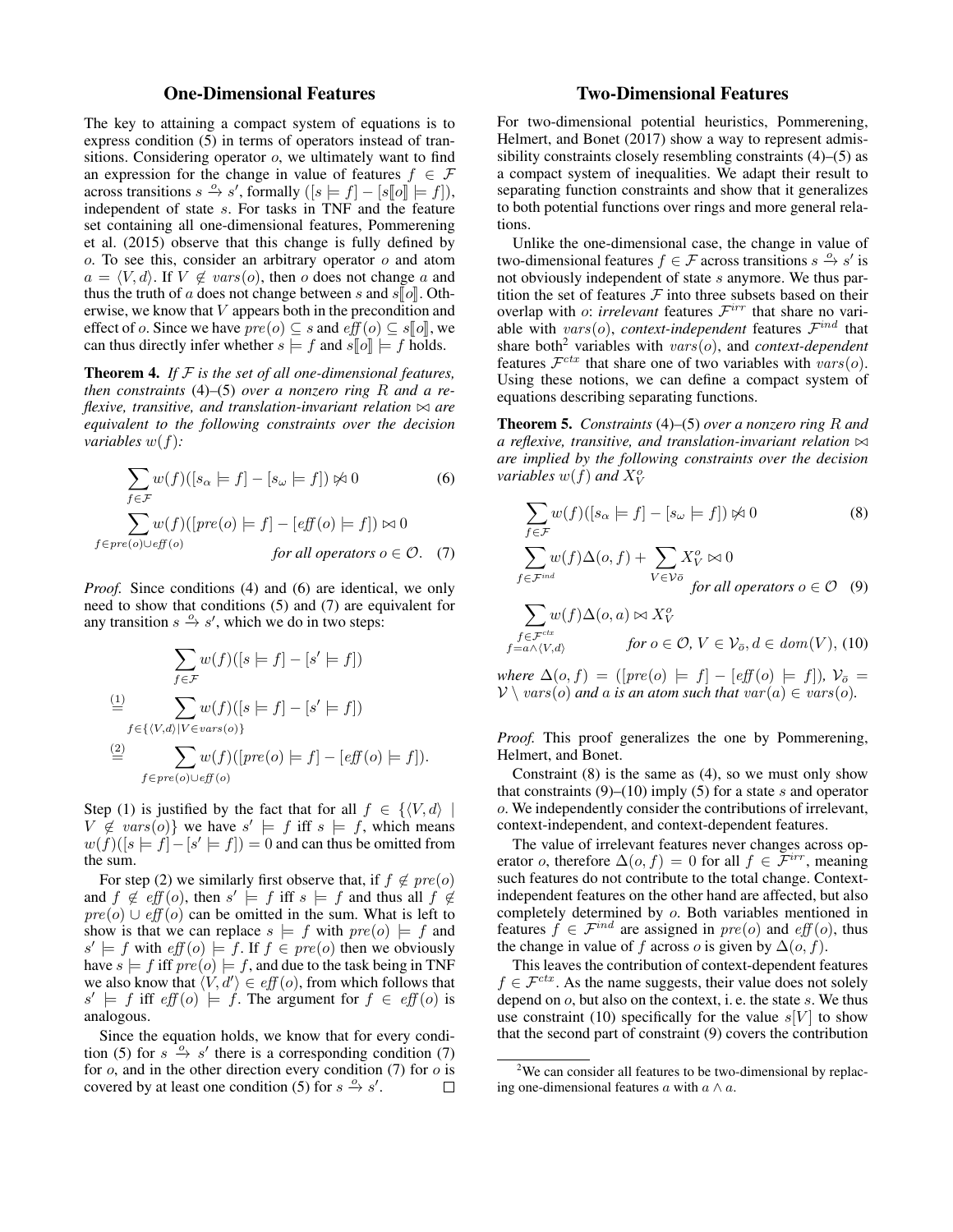of context-dependent features:

$$
\sum_{f \in \mathcal{F}^{ctx}} w(f)([s \models f] - [s' \models f])
$$
\n
$$
= \sum_{V \in \mathcal{V}\bar{o}} \sum_{f \in \mathcal{F}^{ctx}} w(f)([s \models f] - [s' \models f])
$$
\n
$$
= \sum_{V \in \mathcal{V}\bar{o}} \sum_{f \in \mathcal{F}^{ctx}} w(f) \Delta(o, a) \overset{(10)}{\bowtie} \sum_{V \in \mathcal{V}\bar{o}} X^o_V
$$
\n
$$
f = a \land \langle V, s[V] \rangle
$$

Together with the first two results and constraint (9), this shows that constraint (5) is satisfied.

Note that the number of constraints and decision variables in  $(8)$ – $(10)$  is polynomial in the size of  $\Pi$ . In particular, there are  $O(|\mathcal{O}||\mathcal{V}|d)$  constraints and  $O((|\mathcal{V}|d)^2 + |\mathcal{O}||\mathcal{V}|)$  decision variables where  $d$  is an upper bound for the size of variable domains.

We now show that for two important choices of relation  $\bowtie$ constraints (4)–(5) also imply the constraints in Theorem 5 and thus completely classify the separating potential functions described in Theorem 3.

#### Equality Relation Case

For any ring  $R$  the equality relation is reflexive, transitive, and translation-invariant. It can thus always be used as the relation  $\bowtie$ . In that case we can subtract two constraints from each other (e.g.,  $a = b$  and  $c = d$  implies  $a - c = b - d$ ). Consider constraint (5) for two states  $s_1$  and  $s_2$  that differ only in one variable  $V \in V_{\overline{o}}$ . The contribution of all irrelevant features is 0 and the contribution of features that do not depend on  $V$  is the same in both constraints and cancels out. Likewise, context-dependent features containing  $\langle V, d \rangle$ for  $s_1[V] \neq d \neq s_2[V]$  contribute nothing. The remaining constraint is

$$
\sum_{\substack{f \in \mathcal{F}^{ctx} \\ f = a \land \langle V, s_1[V] \rangle}} w(f) \Delta(o, a) = \sum_{\substack{f \in \mathcal{F}^{ctx} \\ f = a \land \langle V, s_2[V] \rangle}} w(f) \Delta(o, a)
$$

and shows that the total contribution of context-dependent features is the same independent of the value of  $V$ . Choosing this value as  $X_V^o$  then shows that constraints (9) and (10) are implied by (5).

#### Inequality Relation Case

For *ordered rings* like  $\mathbb{Z}, \mathbb{Q}$ , or  $\mathbb{R}$ , there exist a translationinvariant total order  $\leq$  that satisfies our properties. For each operator o and variable  $V \in V_{\overline{o}}$  there then is a value d for which

$$
\sum_{\substack{f \in \mathcal{F}^{ctx} \\ f = a \land \langle V, d \rangle}} w(f) \Delta(o, a)
$$

is maximal according to this order. Choosing this value as  $X_V^o$  then shows that constraint (10) is satisfied. To see that constraint (9) is also satisfied, consider constraint (5) for the state  $s^{\max}$  where o is applicable and all variables  $V \in V_{\overline{o}}$ take their maximal value.

### Solving the Constraints

Now that we have a way to construct compact separating function constraints of desirable form, namely  $\sum_i a_i x_i \bowtie b$ and  $\sum_i a_i x_i \not\bowtie b$ , we discuss possible choices of rings and relations such that the resulting constraints can be solved efficiently. Without loss of generality, we focus on potential functions that separate the initial and goal state in this section, as this allows us to show unsolvability directly. We will denote particular cases as a pair consisting of the chosen ring R and relation  $\bowtie$ , written as  $\langle R, \bowtie \rangle$ . In each case, we do not necessarily need a way to compute a solution to the constraints, just a way to check whether a solution exists.

**Gaussian Elimination** If we restrict R to be a field, we can divide a constraint by a constant (due to multiplicative inverses existing in fields) and thus can use Gaussian elimination (e. g. Strang 2016) to find solutions. If we can express  $\sum_i a_i x_i \neq b$  as an equality, this gives us a method to solve our constraints for  $\langle \mathbb{F}, = \rangle$  with a field  $\mathbb{F}$ .

This is particularly useful for the finite fields  $\mathbb{F}_p$  over prime number  $p$ , for which the equality relation is the only reflexive, transitive, and translation-invariant relation. We cannot directly express the inequality  $\sum_i a_i x_i \neq b$  as an equality, but in a finite field with  $p$  elements, there are only  $p-1$  choices for a value to be different from b. We can thus construct one system of equations for each value  $b' \neq b$ , where we replace the inequality with  $\sum_i a_i x_i = b'$ . If one of the systems is solvable, a weight function defining a potential function that separates  $s_0$  and  $s_*$  exists and the task is unsolvable. Note that, in general, this procedure leads to a number of systems that is exponential in the number of inequalities, but the constraints we construct always contain exactly one inequality, making the procedure tractable.

Of particular interest is the case  $\mathbb{F}_2$ , where only one value  $b' \neq \overline{b}$  exists and thus only a single system of equations has to be considered. Gaussian elimination in this field requires no division or multiplication (all entries are 0 or 1), but only addition of two rows. Rows  $\sum_i a_i x_i \bowtie b$  can be efficiently represented as a bit vector where the *i*-th bit is set iff  $a_i = 1$ . Adding two such rows corresponds to computing the bitwise XOR of these vectors, which is an efficient operation.

A further notable property of  $\mathbb{F}_2$  is that the resulting weight function  $w$  essentially defines a set of relevant features that contains every feature f for which  $w(f) = 1$ holds. In this view, the unsolvability argument is that the parity of this set's cardinality remains constant along transitions, but differs between initial and goal state.

**Linear Programming** On ordered rings, a total order  $\leq$ exists that satisfies our requirements for  $\bowtie$ . For  $\langle \mathbb{Z}, \leq \rangle$ ,  $\langle \mathbb{Q}, \leq \rangle$ , and  $\langle \mathbb{R}, \leq \rangle$ , linear programming can be used to solve systems of equations efficiently. However, the relation  $\leq$  is > and cannot be expressed in a linear program. To solve this, we observe that any separating potential function on  $\langle \mathbb{Z}, \leq \rangle$ ,  $\langle \mathbb{Q}, \leq \rangle$ , or  $\langle \mathbb{R}, \leq \rangle$  remains a separating function if all weights are scaled up by a positive constant, since the scaling factor cancels out in the constraints of Theorem 3. We can thus rewrite the inequality  $\varphi(s_0) - \varphi(s_*) > 0$  as  $\varphi(s_0) - \varphi(s_*) \geq 1$ . This is because, if a function  $\varphi$  exists, we can scale it up by the factor  $1/(\varphi(s_0) - \varphi(s_*))$ .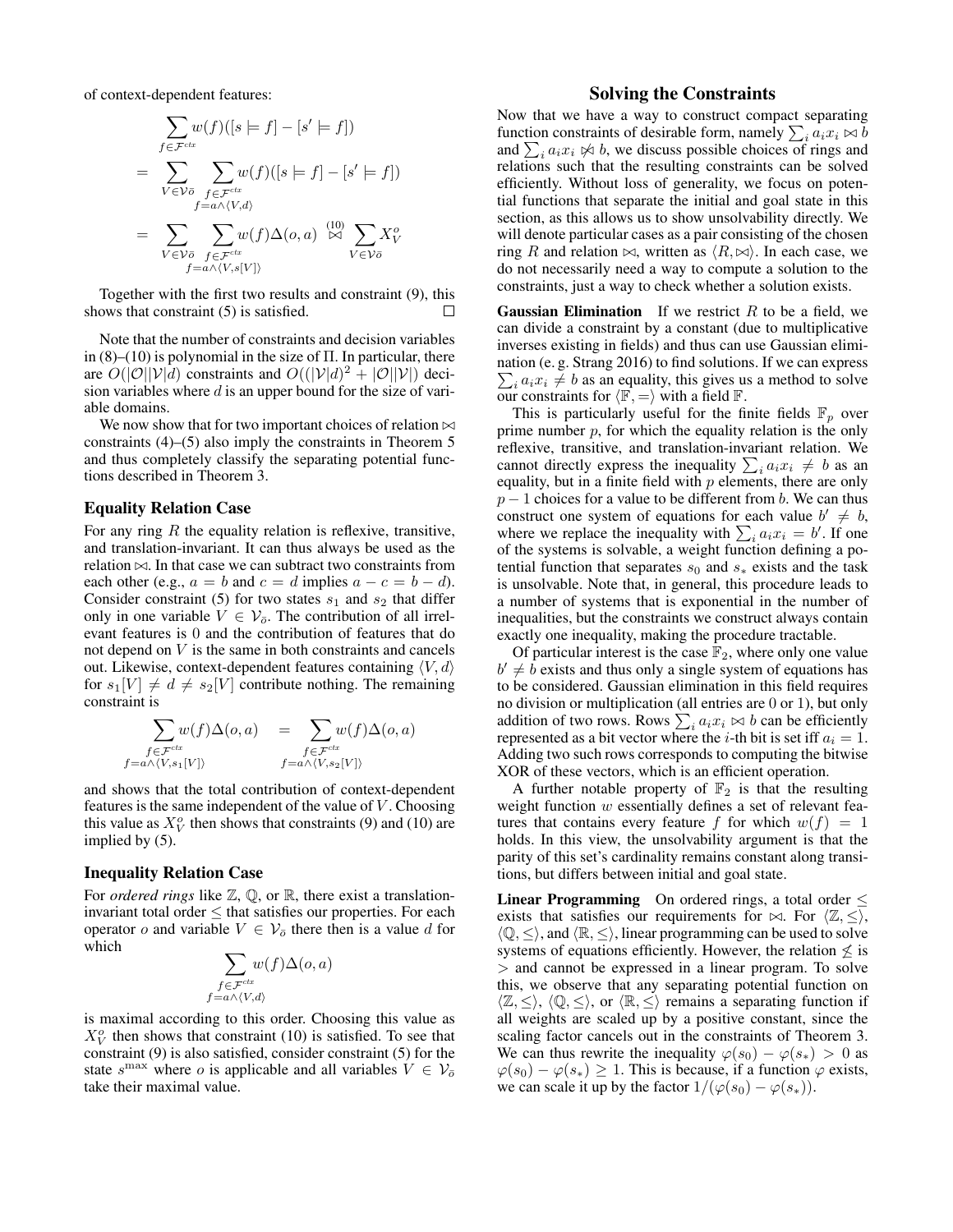# Mutex Relaxation

In Definition 1 we have seen the necessary and sufficient conditions for a separating function. Realizing that the global nature of condition (3) makes it unsuitable for generating arguments automatically, we replaced it by the stronger condition (3') which encodes a sufficient but not necessary argument. In terms of the set of transitions considered, these conditions represent two extremes: condition (3) considers only the necessary and therefore minimal set of reachable transitions, while condition  $(3')$  considers the set of all and therefore the maximal set of transitions. Between these two cases, there lies a range of separating arguments that disregard some, but not all, unreachable transitions.

We describe one such argument by taking the compact representation from Theorem 5 and relaxing condition (10) by introducing reachability information in the form of mutexes. A mutex is a set of two atoms  $\{a, a'\}$  such that no state reachable from the initial state contains both atoms, and we say  $a$  is mutex with  $a'$ .

The decision variable  $X_V^o$  for a given operator o and variable  $V \notin vars(o)$  induces an equation for every value  $d \in dom(V)$ . Considering one such equation E, its righthand side consists of a sum over all context-dependent features  $f = a \wedge \langle V, d \rangle$  where a is an atom whose variable is mentioned in  $\omega$ . We can see that, within equation  $E$ , only features containing the atom  $\langle V, d \rangle$  are considered. This means that E only puts restrictions on those transitions  $s \stackrel{o}{\rightarrow} s'$ where  $\langle V, d \rangle \in s, s'$ . Additionally, the operator o provides the knowledge that  $s \supseteq \text{pre}(o)$  and  $s' \supseteq \text{eff}(o)$ . We can exploit this knowledge to prune equations that only constrain unreachable transitions. If  $\langle V, d \rangle$  is mutex with an atom in  $pre(o) \cup eff(o)$ , we can conclude that there is no reachable transition over o where the atom  $\langle V, d \rangle$  holds and consequently that equation  $E$  only constrains unreachable transitions. Therefore, we can safely ignore  $E$  as all reachable transitions are still sufficiently constrained and condition (3) holds.

The idea of relaxing constraints over potential functions using mutexes has previously been explored by Fišer, Horčík, and Komenda (2020), who applied this idea to admissibility constraints over one-dimensional features. They identify *disambiguations* (Alcázar et al. 2013) to reduce ambiguity in constraints stemming from both a partial goal state and operators o where  $vars(pre(o)) \neq vars(eff(o))$ . Clearly, these optimizations do not immediately apply to our case, as tasks in TNF do not contain these ambiguities by definition. In our case, ambiguity is instead introduced by two-dimensional, context-dependent features, as seen in the previous paragraph. Despite this difference, our application can also be expressed in terms of disambiguations: for a given decision variable  $X_V^o$ , we identify the disambiguation  $D_V^o$  over variable V which contains only those atoms  $\langle V, d \rangle$ such that  $\langle V, d \rangle$  is not mutex with any atom in the preconditions or effects of o.

We can now relax condition (10) and rewrite it as

$$
\sum_{\substack{f \in \mathcal{F}^{ctx} \\ f = a \land \langle V, d \rangle}} w(f) \Delta(o, a) \bowtie X_V^o
$$
\n
$$
\text{for } o \in \mathcal{O}, V \in \mathcal{V}_{\overline{o}}, \langle V, d \rangle \in D_V^o.
$$

# Evaluation

We implemented two variants for synthesizing potential functions over  $\langle \mathbb{F}_2, = \rangle$  separating the initial and goal state:

- $sp(1, \mathbb{F}_2)$  uses features of dimension 1, and
- $sp(2, \mathbb{F}_2)$  uses features of dimension 2 and relaxes the operator constraints with the help of mutexes computed through  $h^2$  (Bonet and Geffner 2001).

Our implementation is built on top of Fast Downward 20.06 (Helmert 2006) and contains our own straightforward version of Gaussian elimination restricted to  $\mathbb{F}_2$ . The experiments were run on an Intel Xeon Silver 4114 processor running at 2.2 GHz with a 30 minute timeout and a 3.5 GiB memory limit. The evaluation of the experiments was performed with Downward Lab (Seipp et al. 2017).

We tested our implementation on the benchmark set of the unsolvability IPC 2016 and additionally on the puzzle Lights Out, which we encoded in PDDL. We compared our approach against Aidos (Seipp et al. 2016b), the winner of the unsolvability IPC 2016, as well as  $sp(2, \mathbb{R})$ , a component of Aidos which can be interpreted as synthesizing two-dimensional potential functions over  $\langle \mathbb{R}, \leq \rangle$  separating the initial and goal state, and  $sp(1, \mathbb{R})$ , which is the same component but only considers one-dimensional potential functions. We ran these configurations with CPLEX v12.10 as the LP solver. Since most domains are not in TNF, our approach first translates the task into TNF as described by Pommerening and Helmert (2015) with additionally disambiguating the goal state (Alcázar et al. 2013). The code, benchmarks, and experiment data are available online (Christen et al. 2022).

While all domains contain some solvable tasks, we only present results for unsolvable tasks, noting that no configuration incorrectly reported a solvable problem as unsolvable. Table 1 shows how many unsolvable tasks each approach identified as unsolvable. For  $sp(2, \mathbb{F}_2)$  we report two numbers: due to  $sp(2, \mathbb{F}_2)$  computing  $h^{\frac{1}{2}}$  for the mutex relaxation step, there are cases where  $h^2$  alone already detects unsolvability, which is denoted by the number in parentheses. The first number is the amount of problems where we find a separating function but  $h^2$  alone cannot show unsolvability, and is the number we will focus on in what follows.

We first compare separating functions over  $\mathbb{F}_2$ . We see that  $sp(1, \mathbb{F}_2)$  is already sufficient for showing unsolvability in all problems in lights-out and all but two problems in pegsol. An investigation of the found separating functions shows that for Lights Out they correspond to a polynomial time computable argument from Anderson and Feil (1998) that fully decides unsolvability, while for Peg Solitaire they correspond to a parity argument described in Beasley (1985), which is also polynomial time computable but only a sufficient argument for unsolvability. While  $sp(2, \mathbb{F}_2)$  runs out of time in larger lights-out problems since it builds significantly larger constraint systems, it is the only approach to prove unsolvability for all slidingtiles tasks, suggesting that it can fully capture the parity argument introduced earlier. To show the importance of mutex relaxation we tested a version of  $sp(2, \mathbb{F}_2)$  without it, which could not find any separating functions for sliding-tiles. This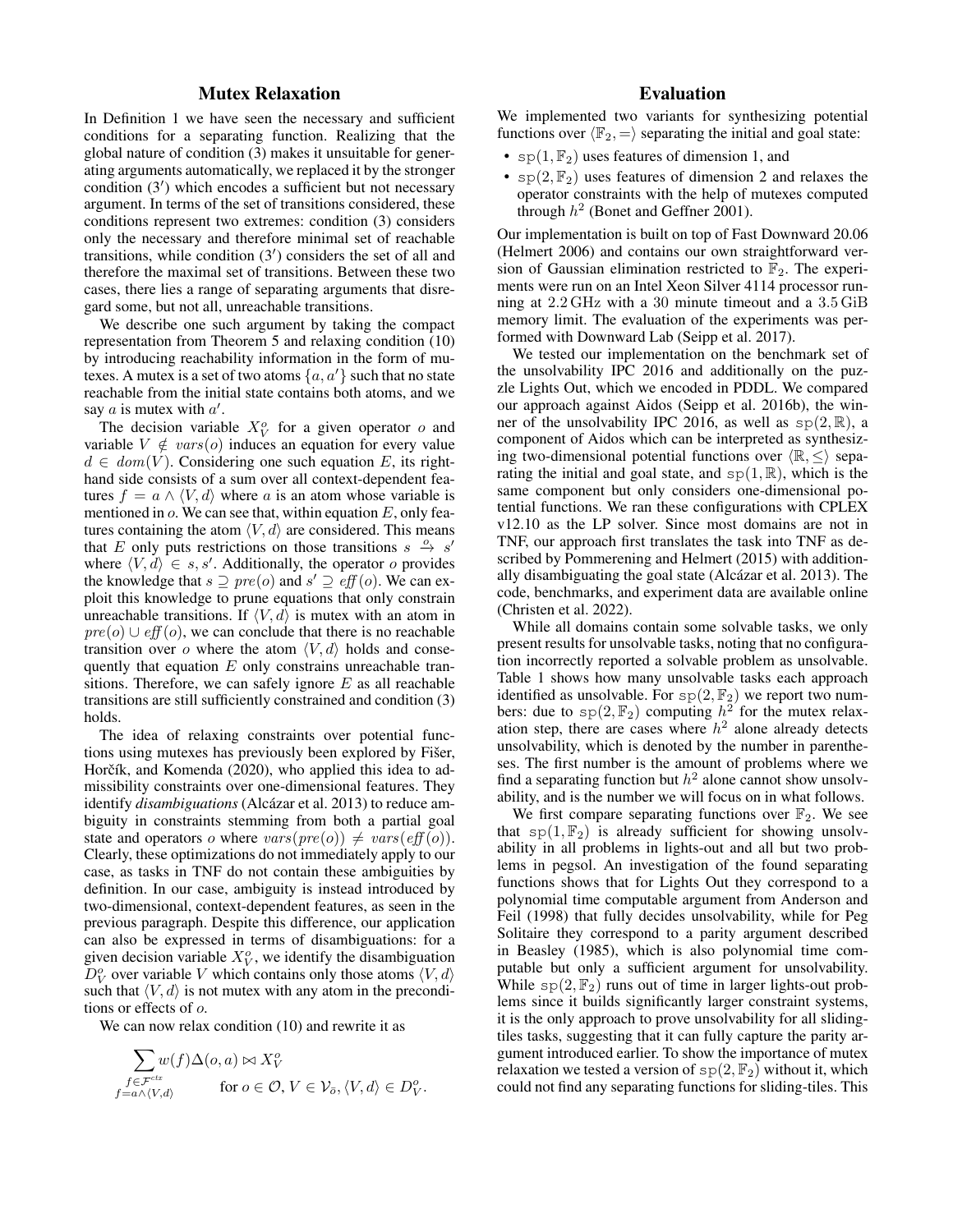| domain                   | $sp(1, \mathbb{F}_2$ | $\sim$<br>Ŀ<br>sp(2, | 囶<br>sp(1, | $sp(2,\mathbb{R})$ | Aidos |
|--------------------------|----------------------|----------------------|------------|--------------------|-------|
| bag-barman (20)          | 0                    | 0                    | 0          | 0                  | 12    |
| bag-gripper $(25)$       | 0                    | 0                    | 15         | 15                 | 15    |
| bag-transport (29)       | 0                    | $0 (+15)$            | 9          | 25                 | 26    |
| bottleneck (25)          | 0                    | $0 (+10)$            | 0          | 25                 | 25    |
| cave-diving (25)         | 0                    | $(+1)$<br>0          | 1          | 2                  | 8     |
| chessboard-pebbling (23) | 0                    | 0                    | 23         | 23                 | 23    |
| document-transfer (20)   | 0                    | 0<br>$(+3)$          | 0          | 10                 | 13    |
| lights-out (74)          | 74                   | 55                   | 0          | 0                  | 36    |
| over-nomystery (24)      | 0                    | 0<br>$(+2)$          | 0          | 5                  | 14    |
| over-rovers $(20)$       | 0                    | 0<br>$(+3)$          | 0          | 5                  | 13    |
| over-tpp (33)            | 0                    | 0<br>$(+1)$          | 1          | 12                 | 26    |
| pegsol(24)               | 22                   | 22                   | 0          | 4                  | 24    |
| $pegsol-row5(15)$        |                      | $\theta$<br>$(+2)$   | 12         | 15                 | 15    |
| sliding-tiles (20)       | 0                    | 20                   | 0          | $\Omega$           | 10    |
| tetris $(20)$            | 0                    | 0                    | 15         | 20                 | 20    |

Table 1: Problems shown unsolvable by domain. For  $\text{sp}(2,\mathbb{F}_2)$ , the number in parentheses denotes the amount of tasks which  $h^2$  shows unsolvable.

is due to the fact that the parity argument only works for consistent sliding-tiles configurations, i. e. states where each tile is in exactly one location, while the state space considered by Fast Downward's FDR representation allows for a tile to be in several locations. The mutex relaxation lets  $sp(2, \mathbb{F}_2)$ disregard constraints over such inconsistent states.

Looking at  $sp(2, \mathbb{R})$  we see that separating potential functions over  $\mathbb R$  are successful in more domains, but cannot find separating functions for any lights-out or sliding-tiles problem, and only for a few pegsol problems. This result confirms that separating potential functions over different fields complement each other. The same is not true when varying dimensionality, as  $sp(1, \mathbb{R})$  is dominated by  $sp(2, \mathbb{R})$ with respect to expressive power. Additionally, the tasks shown unsolvable by  $sp(1, \mathbb{R})$  are a subset of those shown by  $sp(2, \mathbb{R})$ , which suggests that, over  $\mathbb{R}$ , expressiveness is more limiting than resource consumption.

Finally, Aidos proves unsolvability in the most problems overall, which is not surprising since it is a portfolio of different approaches which resorts to a breadth-first search once the other approaches fail. But while Aidos can confirm all pegsol problems to be unsolvable, it only achieves this in roughly half the cases for lights-out and sliding-tiles, which  $sp(2, \mathbb{F}_2)$ , and in the case of lights-out even  $sp(1, \mathbb{F}_2)$ , fully proves to be unsolvable.

One important property of separating functions is that they are not complete, i. e. if they terminate without finding a separating function we do not know if the task is unsolvable or not. However, they are guaranteed to run polynomial in the amount of features they consider. Figure 2 confirms this, since a linear relation between termination and number of decision variables on a log-log plot implies a polynomial relation. This means we can roughly estimate the time required to terminate in advance, which together with their complementary nature makes them interesting to use in portfolios.



Figure 2: Termination time as a function of decision variables for all problems where the algorithm terminated.

For example, a simple complete algorithm could first try to find a separating function, and in the case of failure, fall back on a breadth-first search, similarly to Aidos.

Finally we tested  $sp(2, \mathbb{F}_2)$  on 50 unsolvable instances of the 24 puzzle with a more generous time limit. The instances were generated from the (solvable) instances from Korf and Felner (2002) by switching two neighboring tiles in the shared goal state. All problems could be detected as unsolvable with an average termination time of 5862 seconds (roughly 1 hour and 38 minutes) and almost no variance (from 5580 to 6136 seconds), showing that the approach scales well and yields consistent termination times.

# Related Work

Unsolvability and more generally unreachability in planning has been studied extensively and many different concepts were introduced for it. One such example is the *invariant*, which is a formula  $\nu$  over state variables that is true in all states reachable from the initial state. Sometimes invariants are defined in a stronger way, requiring that for any state  $s$ satisfying  $\nu$ , all states reachable from s must satisfy  $\nu$  as well. We denote this meaning with *strong invariant*. Invariants have been studied extensively with regards to both generation (Fox and Long 1998; Gerevini and Schubert 1998; Rintanen 2000; Helmert 2009) and application (Blum and Furst 1997; Chen, Zhao, and Zhang 2007; Alcázar and Torralba 2015). Mutexes are a prominent example of invariants.

When we are interested in whether or not the goal is reachable, we can turn our attention to *dead-end formulas* δ (Junghanns and Schaeffer 1998; Cserna et al. 2018). These formulas are true only in states from which no goal can be reached. Marking such states has been a byproduct of admissible heuristics for a long time as they assign an infinite heuristic value to states that are found to be dead-ends, but there are more recent approaches specifically tailored to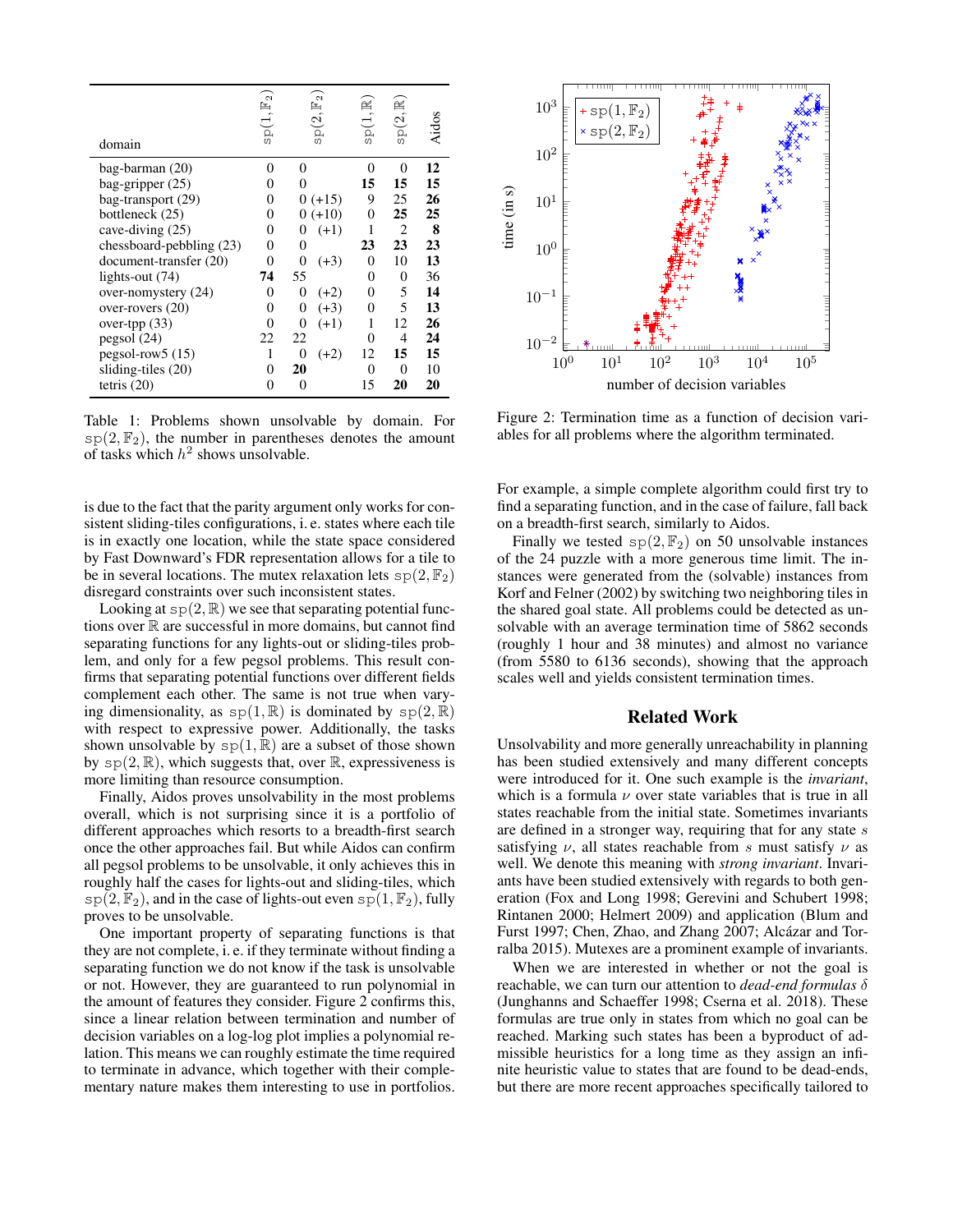detecting unsolvable states (Steinmetz and Hoffmann 2017; Ståhlberg, Francès, and Seipp 2021).

*Traps* (Lipovetzky, Muise, and Geffner 2016) generalize the notion of strong invariants by not focusing on the initial state. A formula  $\tau$  is a trap iff for all states s which satisfy τ, all states reachable from s satisfy τ as well. A closely related concept introduced for creating unsolvability proofs for planning tasks are *inductive sets* (Eriksson, Röger, and Helmert 2017). A set of states  $S$  is an inductive set iff for  $s \in S$  we have  $s' \in S$  for all successor states  $s'$  of s.

All these concepts as well as the separating functions we introduce here essentially partition the search space into two parts, one containing the states that have a certain property P and one containing all other states. For traps, invariants and dead-end formulas this property is satisfying a formula, for inductive sets  $S$  it is being contained in  $S$ , and for separating functions it is being related to  $\varphi(s_\alpha)$ . Furthermore, we can classify them on whether they require 1) some  $s_{\alpha}$  to have P, 2) some  $s_{\omega}$  to not have P and 3) a form of (partial) inductivity.

While only invariants and separating functions require 1), and only dead-end functions and separating functions require 2), all concepts require inductivity in some sense. Inductive sets and traps (and thus by extension strong invariants) use an identical form of *forward inductivity*: if a state has property P, its successors have it as well. This form of inductivity ensures that all states not satisfying  $P$  are unreachable from any state satisfying it. Separating functions and (normal) invariants on the other hand require forward inductivity only on the subset of states reachable from  $s_{\alpha}$ , which means we can only conclude that any state not having P is unreachable from  $s_\alpha^3$ . Finally, dead-end formulas use partial backwards inductivitiy, i. e. for all states s from which we can reach  $s_{\omega}$  and which do not have P, their predecessors must also not have it. From this follows that  $s_{\omega}$  is unreachable from any state having  $P$ . Note however that in practice dead-end formulas derived from *consistent* heuristics are also forward inductive, amounting to forward inductivity on dead-ends.

Since traps and inductive sets use the same type of inductivity and have no restrictions on which states have  $P$  or not, they are equally expressive, i. e. the set of states satisfying a trap is an inductive set and a formula that is satisfied by all states contained in an inductive set is a trap. In what follows we will thus only consider traps, noting that all results related to traps also apply to inductive sets.

Separating functions differ from traps by using only partial inductivity, and requiring  $s_{\alpha}$  to have P and  $s_{\omega}$  to not have P. From this follows that for any trap  $\tau$  that is neither unsatisfiable nor valid, we can define a separating function over  $\langle \mathbb{F}_2, = \rangle$  for some  $s_\alpha \models \tau$  and  $s_\omega \not\models \tau$  by assigning 0 to all states that satisfy  $\tau$  and 1 to all states s' that do not satisfy  $\tau$ . However, there are non-trivial separating functions  $\varphi$  which do not describe a trap, since we might have  $\varphi(s_\alpha) \bowtie \varphi(s)$  and  $\varphi(s_\alpha) \not\bowtie \varphi(s')$  for a state s and its successor s' if s is not reachable from  $s_{\alpha}$ .

Due to strong invariants being a special case of traps, the above results apply to them as well. Looking at weak invariants however we can see that a separating function  $\varphi$  with  $s_{\alpha} = s_0$  always induces a weak invariant which is true in all states s with  $\varphi(s_\alpha) \bowtie \varphi(s)$ . This is due to the fact that both concepts use partial forward inductivity.

Finally, dead-end formulas and separating functions are in general incomparable. There are dead-end formulas  $\delta$  which do not induce a separating function with  $s_{\omega} = s_{*}$ , because there might be states  $s$  and  $s'$  reachable from any state (and thus from any  $s_\alpha$ ) such that  $s \models \delta$  but  $s' \not\models \delta$ , as long as  $s$  cannot reach  $s_{*}$ . Similarly, a separating function might have  $\varphi(s_\alpha) \bowtie \varphi(s')$  for some s' from which a goal can be reached, as long as  $s'$  is unreachable from  $s_\alpha$ . A formula that is true for all s with  $\varphi(s_\alpha) \bowtie \varphi(s)$  is thus not necessarily a dead-end formula.

### Conclusion

While many different concepts for showing unsolvability in planning tasks exist, they cannot yet capture certain types of unsolvability arguments. Inspired from parity arguments for the sliding tiles puzzle we introduce *separating functions*, which offer a fresh and principled way of arguing why a state is unreachable from another. Starting out from a general definition based on an arbitrary relation  $\bowtie$  and with an arbitrary codomain  $X$ , we show step by step how we need to restrict the relation and codomain in order to make the computation of separating functions practically feasible. Our theoretical analysis shows that we can derive polynomial time algorithms for synthesizing separating potential functions over  $\langle \mathbb{R}, \le \rangle, \langle \mathbb{Q}, \le \rangle, \langle \mathbb{Z}, \le \rangle$  and  $\langle \mathbb{F}_p, = \rangle$ , where  $\mathbb{F}_p$  is a finite field for prime number p.

We empirically show that synthesizing separating functions over  $\langle \mathbb{F}_2, = \rangle$  is successful in several domains, and covers parity arguments for the sliding tiles puzzle, the Lights Out puzzle, and Peg Solitaire. Furthermore, a comparison against a configuration that can be seen as synthesizing separating functions over  $\langle \mathbb{R}, \leq \rangle$  suggests that different types of separating functions complement each other.

We believe that separating functions over finite fields other than  $\mathbb{F}_2$  are able to find arguments which our currently evaluated configurations cannot find, and are thus a promising venue for future research. Additionally, investigating which other types of functions are suitable to express separating functions might yield an even wider array of complementary techniques.

#### Acknowledgments

We have received funding for this work from the European Research Council (ERC) under the European Union's Horizon 2020 research and innovation programme (grant agreement no. 817639). Moreover, this research was partially supported by TAILOR, a project funded by the EU Horizon 2020 research and innovation programme under grant agreement no. 952215.

 $3$ Note that if the separating function satisfies condition  $(3')$  it effectively requires full forward inductivity, meaning we can conclude that all states not having  $P$  are unreachable from any state having P.